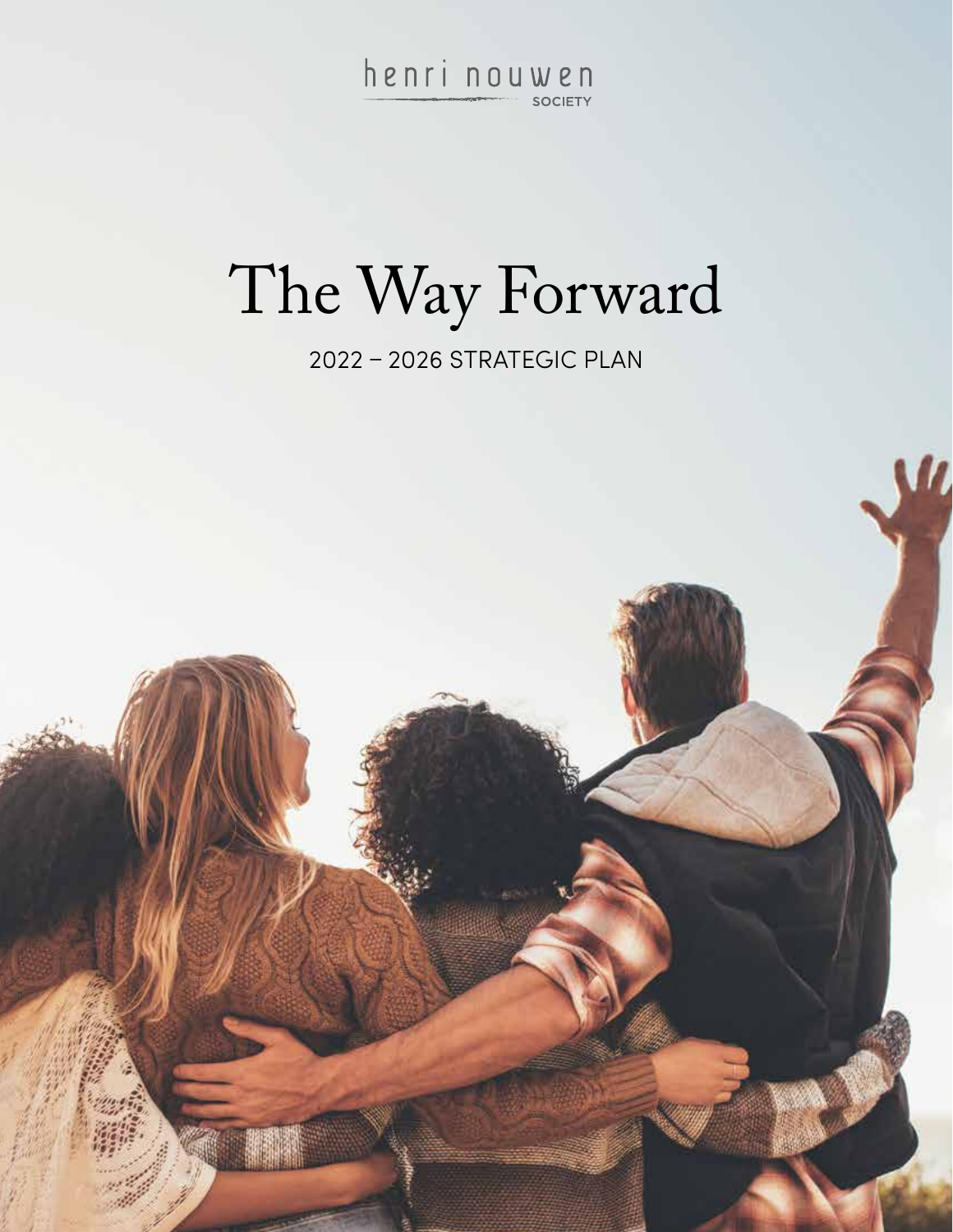## The Way Forward 2022 - 2026 STRATEGIC PLAN

### **Who Are We?**

Henri Nouwen was a brilliant Dutch-born Catholic priest and pastor, psychologist, professor, and prolific writer. He wrote and spoke with honesty and deep vulnerability about faith, spiritual formation, community, and other themes that still resonate today. Although he passed away unexpectedly in 1996, Nouwen is acknowledged as a spiritual master for our times.



The Henri Nouwen Society is a not-for-profit organization in both the USA and Canada. The Society partners with the Henri Nouwen Legacy Trust, which holds the copyright to all Nouwen works.

There is an enduring hunger in our world for the spiritual encouragement, inspiration, and equipping that the words of Henri Nouwen offer. We respond to this hunger by promoting, publishing, and preserving Nouwen's rare and powerful voice proclaiming God's unconditional love for all people.

### **Message from the Board Chair and Executive Director**

When we set out in spring 2020 to develop our new Strategic Plan, we had two key questions. They were, "What can Henri Nouwen's words offer the world today and in the future?" and "How can the Society ensure that Nouwen's legacy continues to grow?"

The Board and staff embarked on an ambitious process to refresh our organizational purpose, clarify our core values, and pursue answers to the above questions. We sought insights and ideas from a broad cross-section of people who could help us identify the themes, challenges, and strengths before us today.

We see in our world today a deepening interest in spirituality, a hunger for authentic community, and an urgent call to pursue justice and inclusion. We are committed to partner with individuals, likeminded organizations, and academic institutions to present Nouwen's work in away that connects to today's audiences.

> Our 2022-2026 Strategic Plan reflects the hard work and engage ment of the many people who provided their thoughtful insights, ideas, and feedback. We are deeply grateful for the partnership and encouragement of each one. Forward!

Sean Munderoy Karen Fascal

Sean Mulrooney, Board Čhair Karen Pascal, Executive Director

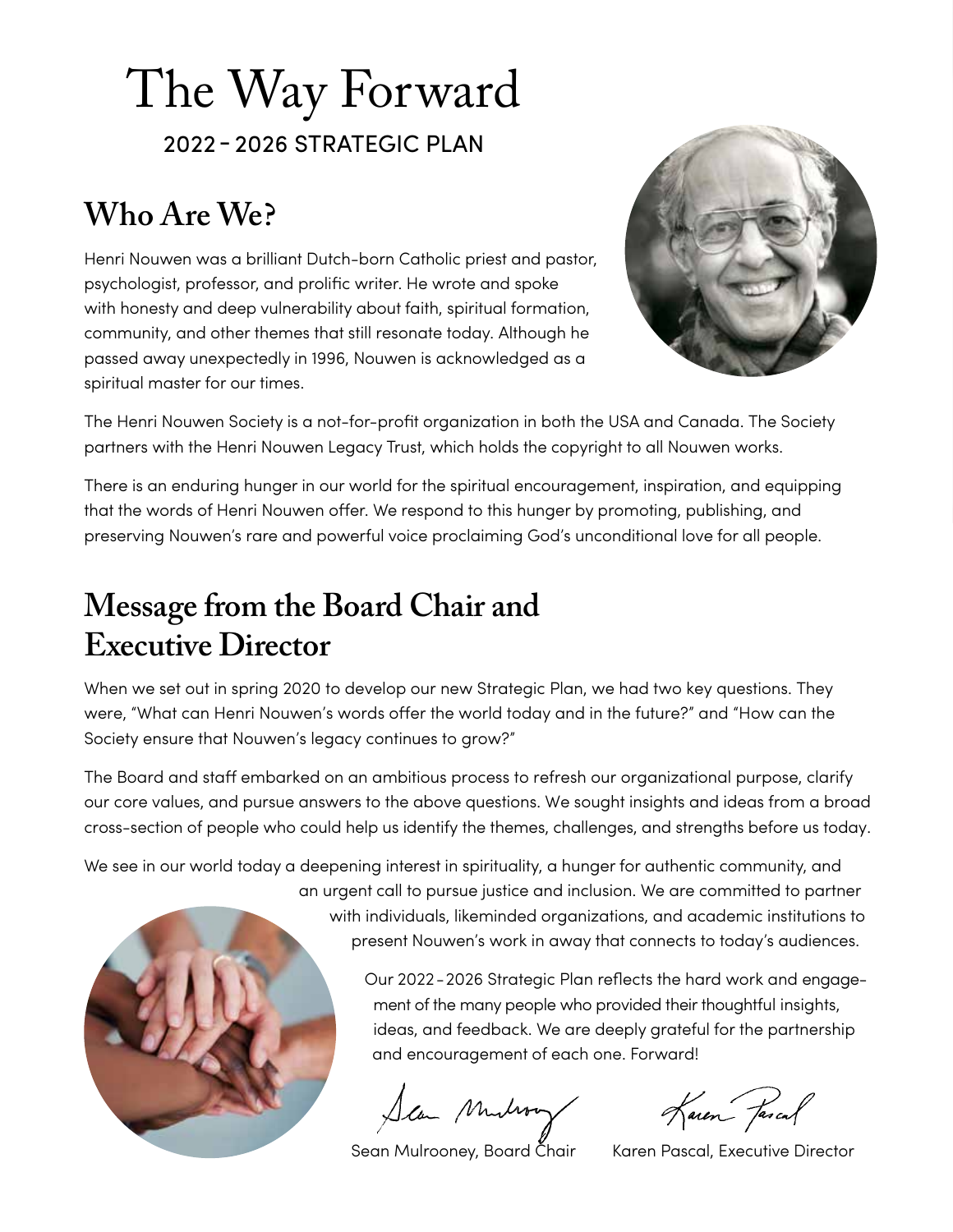### **Our Purpose**

**We share Henri Nouwen's spiritual vision so that people can be transformed through experiencing themselves as God's beloved.**

### **Our 4 Strategic Priorities**

#### **PRIORITY 1: Engage and expand the Nouwen community**

We will increase our engagement with current audiences and engage new and diverse audiences. This will include a focus on growing our digital footprint.

#### **PRIORITY 2: Expand publishing opportunities, in partnership with the Henri Nouwen Legacy Trust**

We will continue to strengthen and build relationships with our existing and potential publishers as well as grow the pipeline of fresh Nouwen material for a variety of audiences.

#### **PRIORITY 3: Build diverse partnerships and collaborations**

We will partner with churches and other faith-based organizations to support the spiritual life of individuals and communities. We will also partner with academic institutions to encourage and support Nouwen studies and collaborate with like-minded organizations to advance areas of common interest.

#### **PRIORITY 4: In partnership with the Henri Nouwen Legacy Trust, strengthen the preservation and use of Henri Nouwen materials**

The Henri J.M. Nouwen Archives and Research Collection is housed at the John M. Kelly Library at the University of St. Michael's College (USMC). We will continue to strengthen our relationship with USMC, promote the use of the Archives, and support the Archives in continuing to build the Nouwen collection.